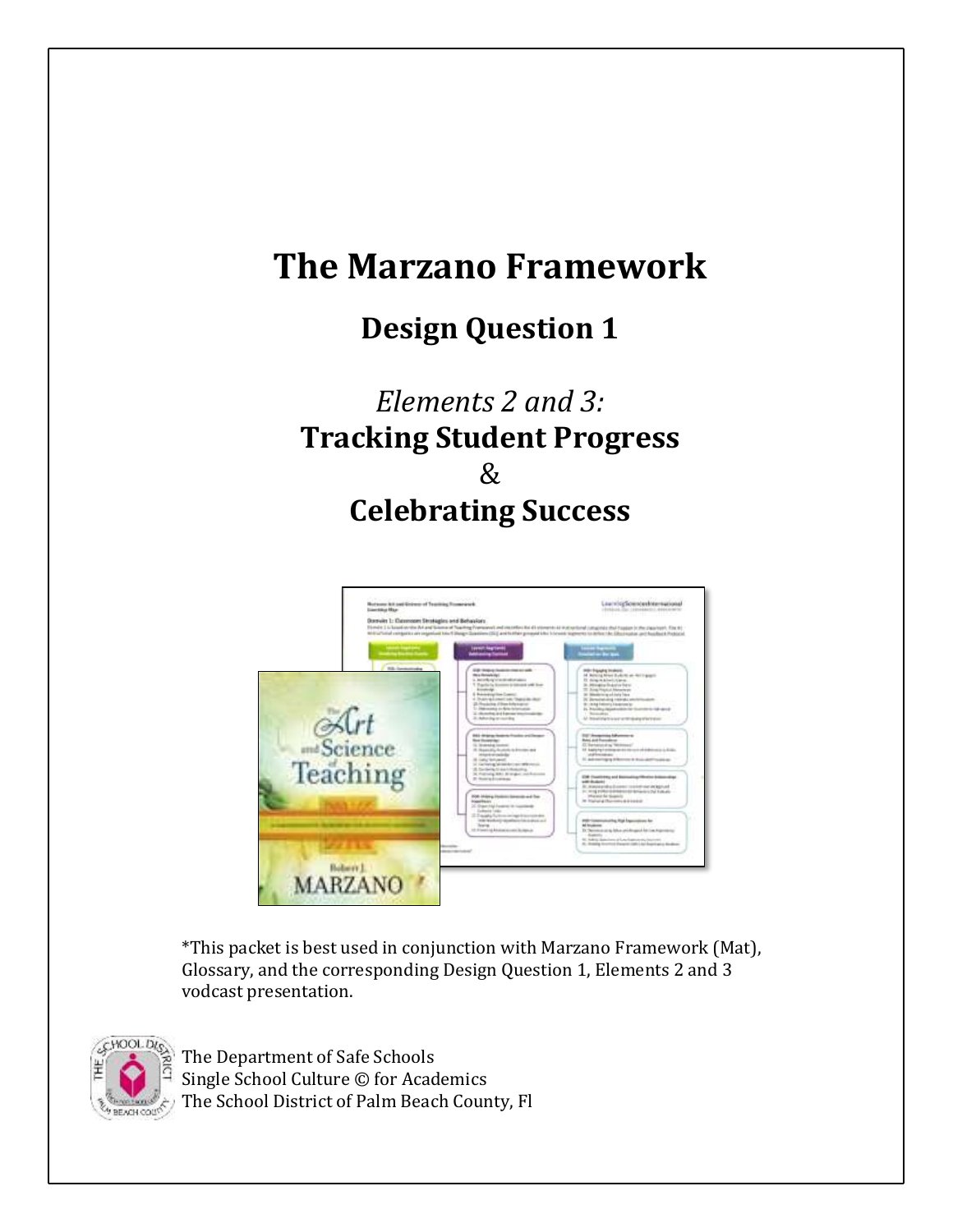

## **Percentile Gain for Specific Instruction Strategies**



<sup>(</sup>Haystead & Marzano, 2009)

The School District of Palm Beach County, FL Single School Culture © for *Academics*<br>Department of Safe Schools 2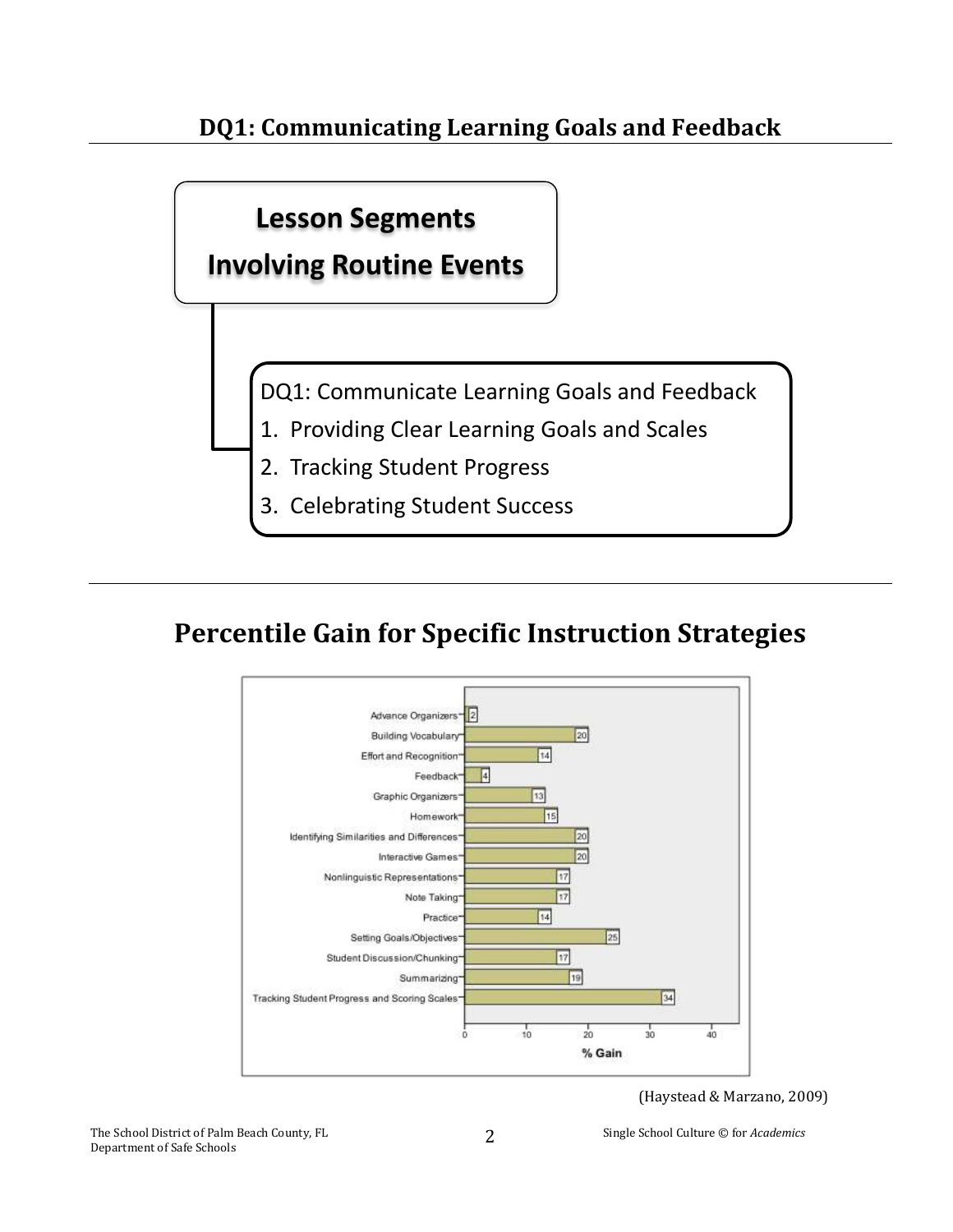### **High Probability vs. High Yield**

"There are no **high-yield** instructional strategies; there are only **high-probability** strategies. The simple presence or absence of an instructional strategy does not define effectiveness, but it is rather the *teacher's expertise* in adapting that strategy to the classroom within the context of lesson segments that produces gains in student achievement."



#### **Formative Assessments**

Formative assessments are administered while students are learning new information and skills.

#### **Formative Approach to Assessments**

Any assessments used by educators to evaluate student knowledge and understanding of particular content, and then **adjust and plan further learning experiences** accordingly to improve student achievement in that area.

Marzano (2007)

#### **Using a Variety of Types of Assessments: Traditional**

Traditional formative assessments will use a variety of types of items and tasks including:

- true-false items,
- multiple-choice items,
- fill-in-the-blank and
- short response.

#### **Types of formative assessments already in place:**

- Bellringers and "do nows"
- Exit tickets
- Individual white boards
- Clickers
- One sentence summary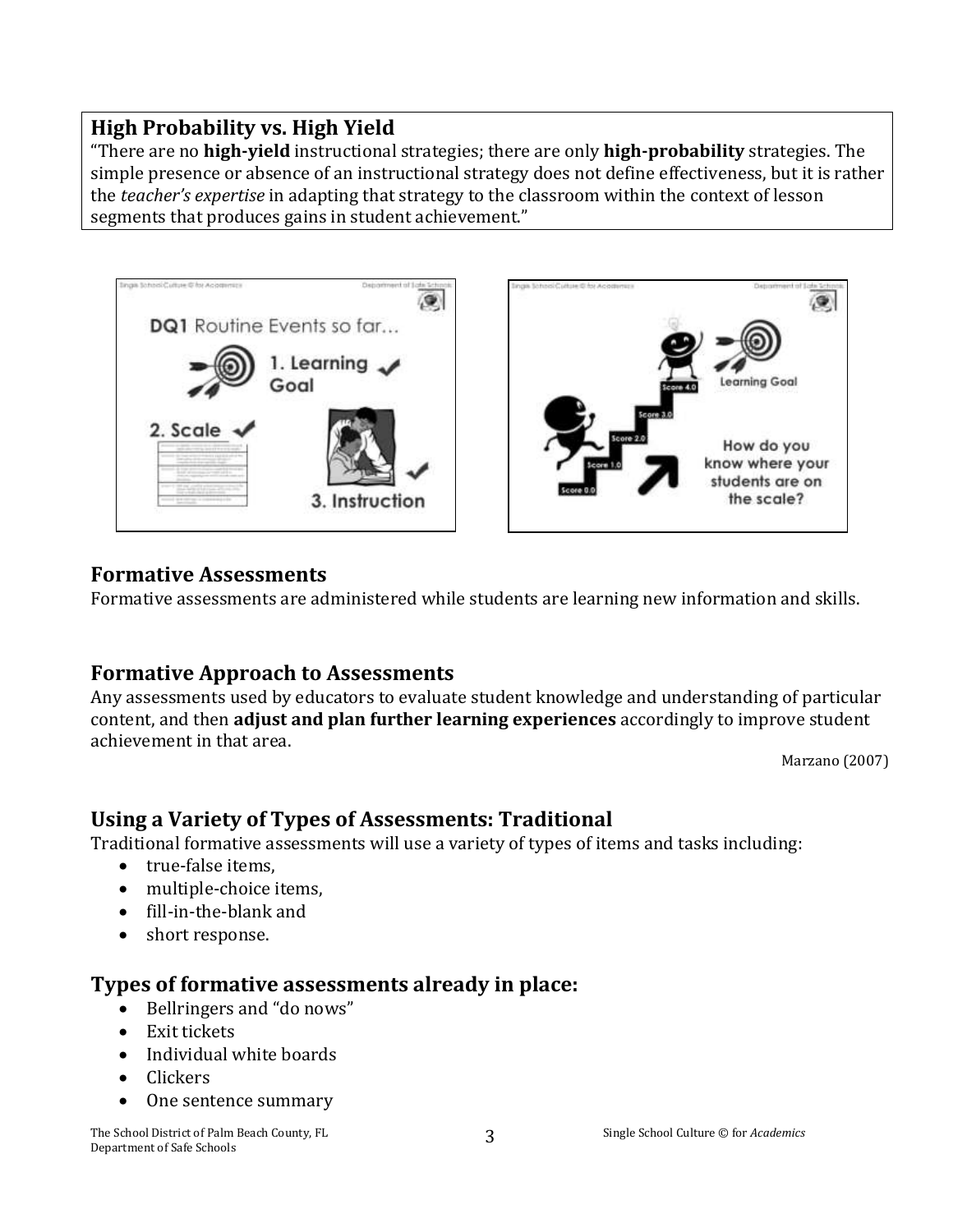- Observations
- Thumbs up/Thumbs down
- Core K12
- District Diagnostic Assessments

## **Using a Variety of Types of Assessments: Non-traditional**

Three non-traditional formative assessment techniques to consider include:

- probing discussion,
- unobtrusive observation,
- student-generated tasks.

## **Descriptions of non-traditional assessment techniques:**

#### **Probing Discussion**

The probing discussion involves the teacher talking with a student one-on-one and asking the student to explain something or demonstrate something. The advantage to this approach is that the teacher can obtain very specific information about a particular student's knowledge. The teacher can probe deeply and determine the depth of the student's knowledge by asking clarification questions. The teacher could also guide the inquiry to cover all aspects of the topic.

#### **Unobtrusive Observation**

Unobtrusive observation means that the teacher observes a student demonstrating a particular type of knowledge without necessarily interacting with the student. For example, a teacher has a learning goal that deals with solving a particular type of mathematics problem. The teacher might observe a student working on a problem of this type and notice that his methodology and answer are both correct. This information informs the teacher of where the student falls on the scale associated with the learning goal. If either the methodology or answer is incorrect, this informs the teacher of where the student is on the scale and also how to adjust instruction.

#### **Student-Generated Tasks**

A powerful assessment alternative is to have students generate their own tasks to demonstrate competence for specific values of the scale. To use this approach, a teacher would typically begin by designing and administering an assessment on a specific learning goal. Each student would have a score on this initial assessment. For example, one student might have a score of 2.0, indicating knowledge of the basic content, and another might have a score of 3.0, indicating knowledge of the basic content and the more complex content that is explicitly taught.

Next, the teacher would ask students to identify or design tasks that would warrant their moving up to the next score value. The student with a score of 2.0 might propose that she will write a brief explanation of the Score 3.0content to move to that level. The student with a score of 3.0 might propose that he give a brief oral presentation involving the Score 4.0 content to justify moving to that level. The point here is that students take the responsibility for providing evidence that they should move to the next level of the scale.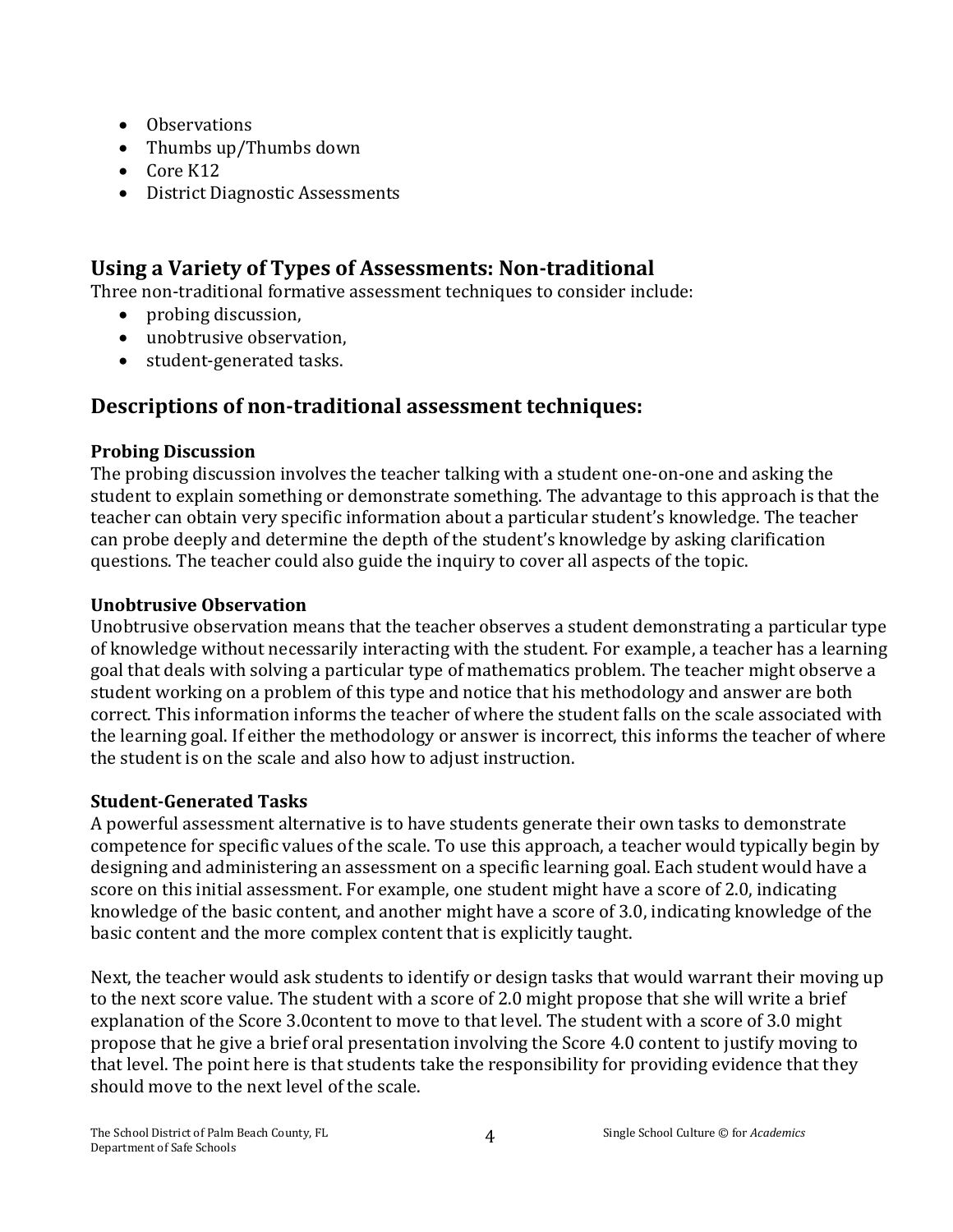### **Formative Assessment Design**

Dr. Marzano recommends two different designs for developing formative assessment that align with learning goals.

| <b>Individual Score Level Assessments</b> |                                                                                                                                                  | <b>Multiple Score Level Assessments</b> |                                                                                                                                                                                              |
|-------------------------------------------|--------------------------------------------------------------------------------------------------------------------------------------------------|-----------------------------------------|----------------------------------------------------------------------------------------------------------------------------------------------------------------------------------------------|
| $\bullet$                                 | Individual assessment $(s)$ is/are given for<br>each level of the scale (2.0, 3.0, 4.0).<br>Results determine performance at a certain<br>level. | $\bullet$                               | Each assessment includes items or tasks that<br>apply to levels 2.0, 3.0 and 4.0.<br>Results determine performance on the<br>overall goal (teacher needs to determine<br>appropriate level). |

The **Heart of Formative Assessment** is examining the gradual increase in knowledge for specific learning goals throughout a unit. The same state of the Marzano 2007 Marzano 2007

| <b>Administrators' "Look Fors" for Tracking Student Progress</b> |                                                                                              |           |                                                                                   |  |  |
|------------------------------------------------------------------|----------------------------------------------------------------------------------------------|-----------|-----------------------------------------------------------------------------------|--|--|
|                                                                  | Teacher helps students track their individual<br>progress on the learning goal.              | $\bullet$ | Students can describe their status on the<br>scale relative to the learning goal. |  |  |
|                                                                  | Teacher uses both formal and informal<br>means to assign scores to students on the<br>scale. |           | Students can update their status on the<br>learning goal.                         |  |  |
|                                                                  | Teacher charts progress of entire class.                                                     |           |                                                                                   |  |  |

## **Celebrating Student Success involves recognizing and acknowledging student knowledge gains.**

| <b>Administrators' "Look Fors" for Celebrating Success</b>                                    |                                                                                            |  |  |  |  |
|-----------------------------------------------------------------------------------------------|--------------------------------------------------------------------------------------------|--|--|--|--|
| Teacher acknowledges students who have<br>achieved and/or made gains on the learning<br>goal. | Students show signs of pride regarding their<br>$\bullet$<br>accomplishments in the class. |  |  |  |  |
| Teacher acknowledges and celebrates the<br>final status and progress of the entire class.     | When asked, students say that they want to<br>continue to make progress.                   |  |  |  |  |
| Teacher uses a variety of ways to celebrate<br>success.                                       |                                                                                            |  |  |  |  |